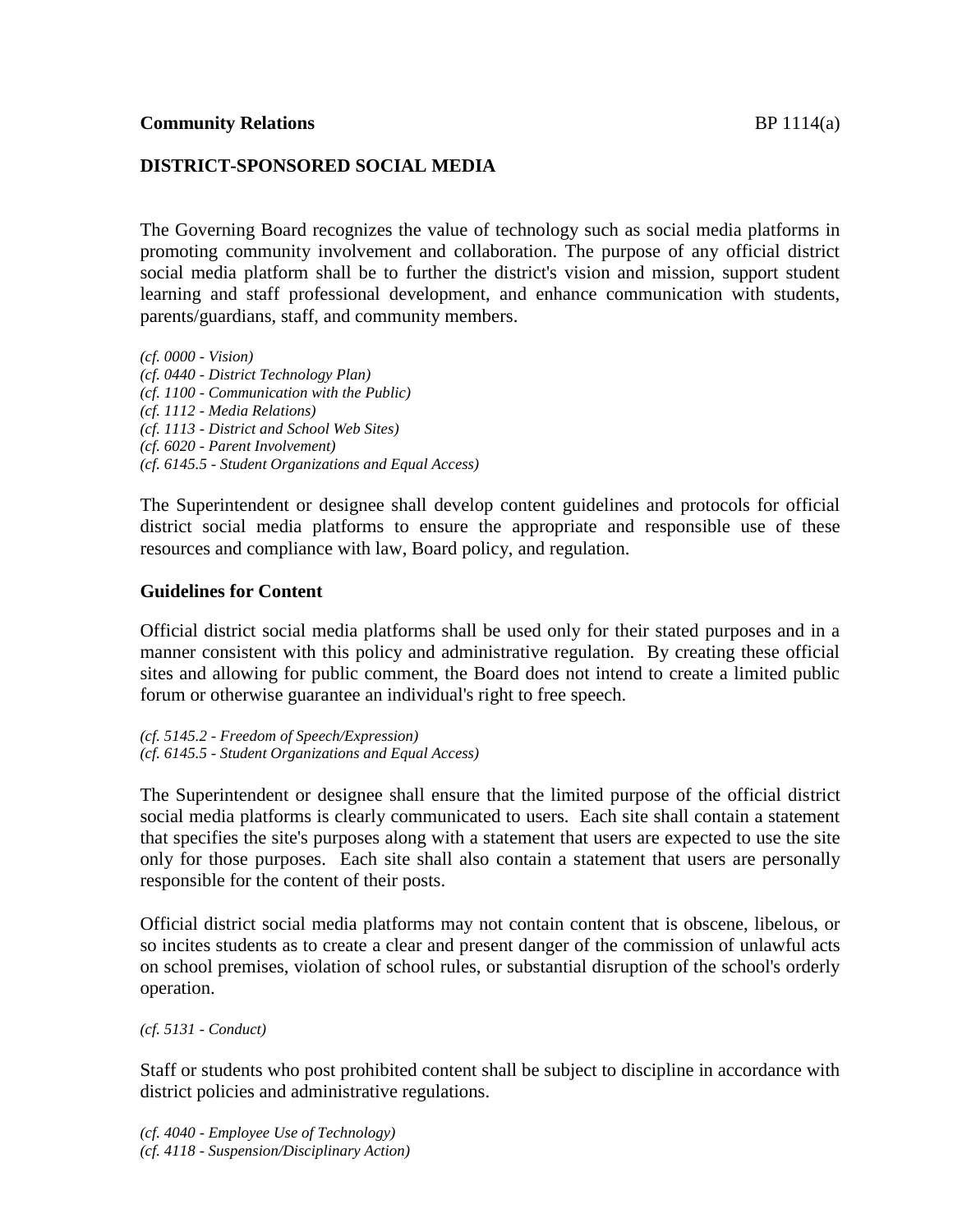*(cf. 4119.21/4219.21/4319.21 - Professional Standards) (cf. 4218 - Dismissal/Suspension/Disciplinary Action) (cf. 5144 - Discipline) (cf. 5144.1 - Suspension and Expulsion/Due Process) (cf. 6163.4 - Student Use of Technology)*

Users of official district social media platforms should be aware of the public nature and accessibility of social media and that information posted may be considered a public record subject to disclosure under the Public Records Act. The Board expects users to conduct themselves in a respectful, courteous, and professional manner.

*(cf. 1340 - Access to District Records) (cf. 9012 - Board Member Electronic Communications)*

#### **Privacy**

The Superintendent or designee shall ensure that the privacy rights of students, parents/guardians, staff, Board members, and other individuals are protected on official district social media platforms.

Board policy pertaining to the posting of student photographs and the privacy of telephone numbers, home addresses, and email addresses, as specified in BP 1113 - District and School Web Sites, shall also apply to official district social media platforms.

#### *(cf. 5125.1 - Release of Directory Information)*

Social media and networking sites and other online platforms shall not be used by district employees to transmit confidential information about students, employees, or district operations.

*(cf. 4119.23/4219.23/4319.23 - Unauthorized Release of Confidential/Privileged Information) (cf. 5022 - Student and Family Privacy Rights) (cf. 5125 - Student Records)*

*Legal Reference: (see next page)*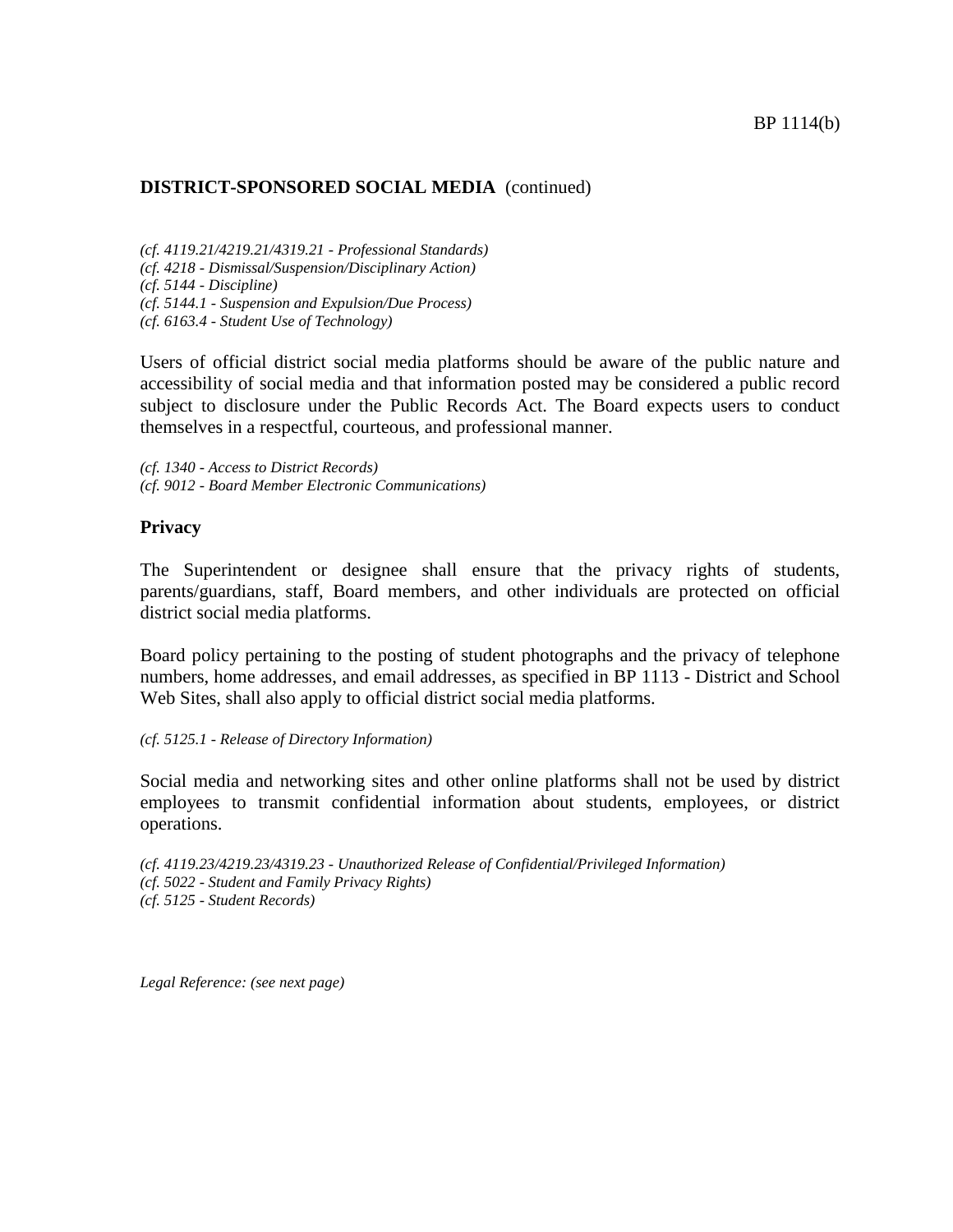#### *Legal Reference:*

*EDUCATION CODE 32261 School safety, definitions of bullying and electronic act 35182.5 Contracts for advertising 48900 Grounds for suspension and expulsion 48907 Exercise of free expression; rules and regulations 48950 Speech and other communication 49061 Definitions, directory information 49073 Release of directory information 60048 Commercial brand names, contracts or logos GOVERNMENT CODE 3307.5 Publishing identity of public safety officers 6250-6270 Public Records Act, especially: 6254.21 Publishing addresses and phone numbers of officials 6254.24 Definition of public safety official 54952.2 Brown Act, definition of meeting UNITED STATES CODE, TITLE 17 101-1101 Federal copyright law UNITED STATES CODE, TITLE 20 1232g Federal Family Educational Rights and Privacy Act UNITED STATES CODE, TITLE 29 157 Employee rights to engage in concerted, protected activity 794 Section 503 of the Rehabilitation Act of 1973; accessibility to federal web sites CODE OF FEDERAL REGULATIONS, TITLE 34 99.1-99.67 Family Educational Rights and Privacy COURT DECISIONS Page v. Lexington County School District, (2008, 4th Cir.) 531 F.3d 275 Downs v. Los Angeles Unified School District, (2000) 228 F.3d 1003 Aaris v. Las Virgenes Unified School District, (1998) 64 Cal.App.4th 1112 Perry Education Association v. Perry Local Educators' Association, (1983) 460 U.S. 37 Board of Education, Island Trees Union Free School District, et.al. v. Pico, (1982) 457 U.S. 853 NATIONAL LABOR RELATIONS BOARD DECISIONS 18-CA-19081 Sears Holdings, December 4, 2009*

#### *Management Resources:*

*FACEBOOK PUBLICATIONS Facebook for Educators Guide, 2011 WEB SITES CSBA: http://www.csba.org California School Public Relations Association: http://www.calspra.org Facebook in Education: http://www.facebook.com/education Facebook for Educators: http://facebookforeducators.org Facebook, privacy resources: http://www.facebook.com/fbprivacy*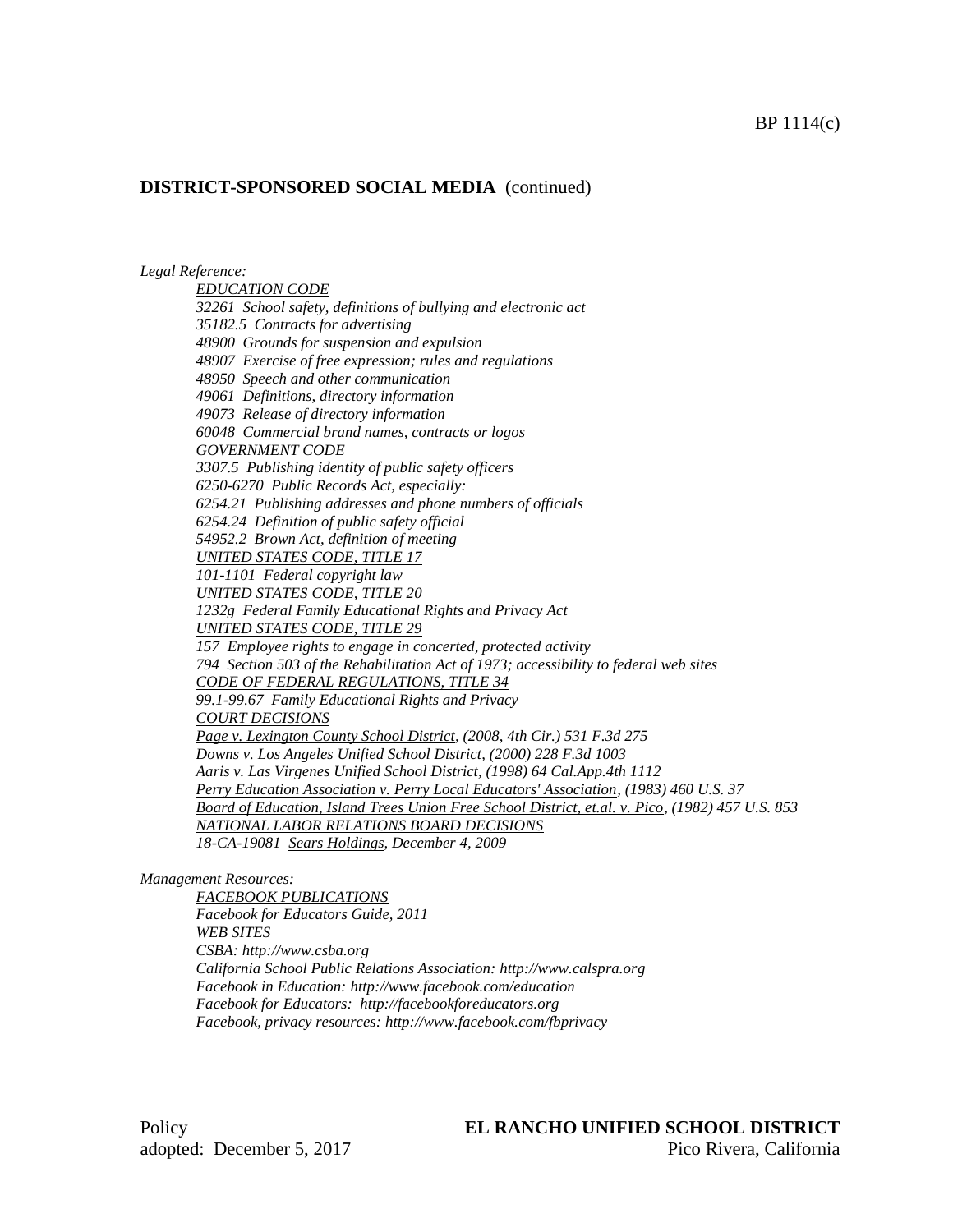## **DISTRICT-SPONSORED SOCIAL MEDIA**

### **Definitions**

*Social media* means any online platform for collaboration, interaction, and active participation, including, but not limited to, social networking sites such as Facebook, Twitter, YouTube, LinkedIn, or blogs.

*Official district social media platform* is a site authorized by the Superintendent or designee. Sites that have not been authorized by the Superintendent or designee but that contain content related to the district or comments on district operations, such as a site created by a parentteacher organization, booster club, or other school-connected organization or a student's or employee's personal site, are not considered official district social media platforms.

- *(cf. 1230 - School-Connected Organizations)*
- *(cf. 1260 - Educational Foundations)*

#### **Authorization for Official District Social Media Platforms**

The Superintendent or designee shall authorize the development of any official district social media platform. Teachers and coaches shall obtain approval from the principal before creating an official classroom or team social media platform.

#### **Guidelines for Content**

The Superintendent or designee shall ensure that official district social media platforms provide current information regarding district programs, activities, and operations, consistent with the goals and purposes of this policy and regulation. Official district social media platforms shall contain content that is appropriate for all audiences.

- *(cf. 0440 - District Technology Plan)*
- *(cf. 0510 - School Accountability Report Card)*
- *(cf. 1100 - Communication with the Public)*
- *(cf. 1112 - Media Relations)*
- *(cf. 1113 - District and School Web Sites)*
- *(cf. 6020 - Parent Involvement)*
- *(cf. 6145.5 - Student Organization and Equal Access)*

The Superintendent or designee shall ensure that copyright laws are not violated in the use of material on official district social media platforms.

*(cf. 4132/4232/4332 - Publication or Creation of Materials) (cf. 6162.6 - Use of Copyrighted Materials)*

The Superintendent or designee shall ensure that official district social media platforms are regularly monitored. Staff members responsible for monitoring content may remove posts based on viewpoint-neutral considerations, such as lack of relation to the site's purpose or violation of the district's policy, regulation, or content guidelines.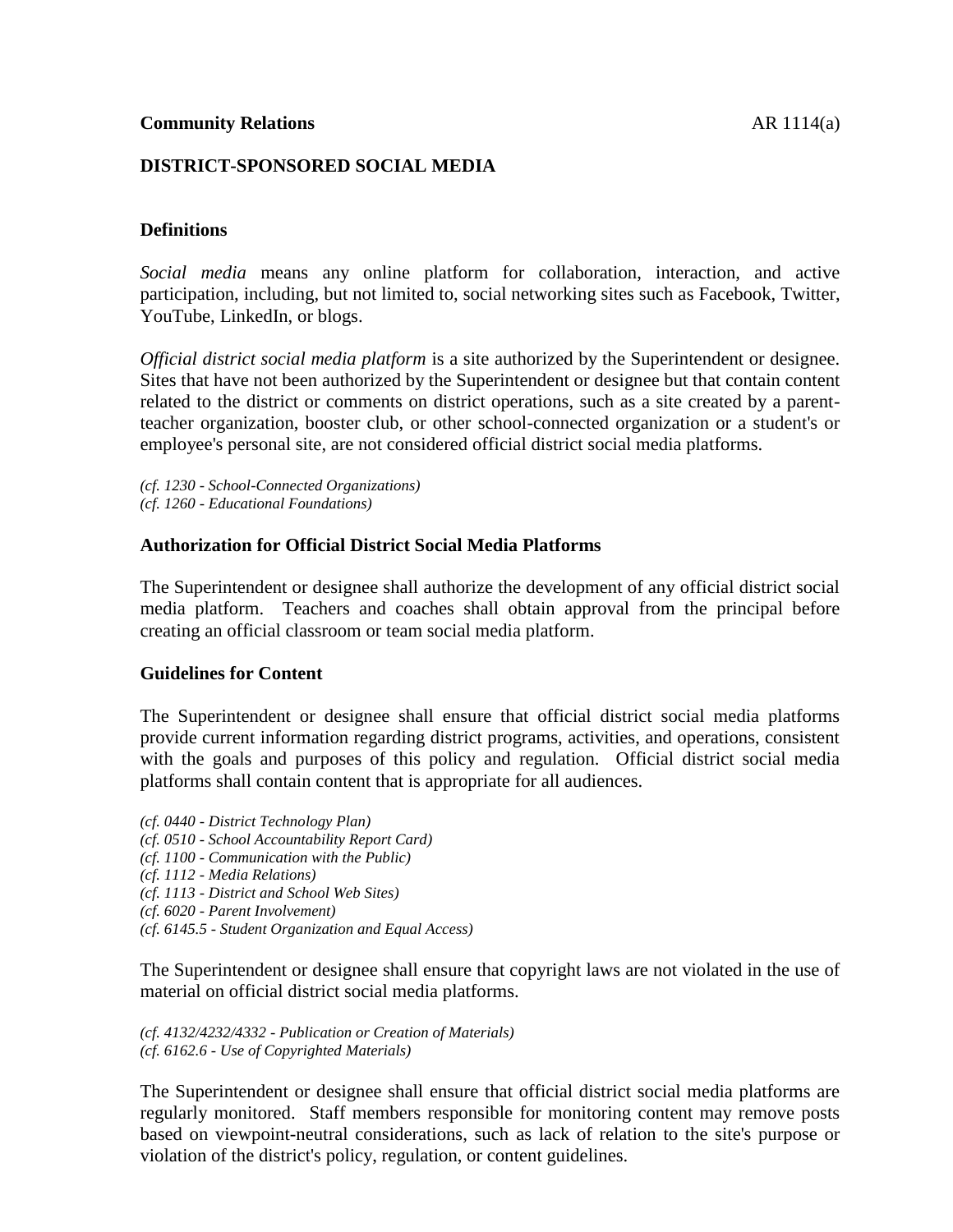Each official district social media platform shall prominently display:

- 1. The purpose of the site along with a statement that users are expected to use the site only for those intended purposes.
- 2. Information on how to use the security settings of the social media platform.
- 3. A statement that the site is regularly monitored and that any inappropriate post will be promptly removed. Inappropriate posts include those that:
	- a. Are obscene, libelous, or so incite students as to create a clear and present danger of the commission of unlawful acts on school premises, violation of school rules, or substantial disruption of the school's orderly operation
	- b. Are not related to the stated purpose of the site, including, but not limited to, comments of a commercial nature, political activity, and comments that constitute discrimination or harassment

*(cf. 0410 - Nondiscrimination in District Programs and Activities) (cf. 1160 - Political Processes) (cf. 1325 - Advertising and Promotion)*

- 4. Protocols for users, including expectations that users will communicate in a respectful, courteous, and professional manner.
- 5. A statement that users are personally responsible for the content of their posts and that the district is not responsible for the content of external online platforms.
- 6. A disclaimer that the views and comments expressed on the site are those of the users and do not necessarily reflect the views of the district.
- 7. A disclaimer that any user's reference to a specific commercial product or service does not imply endorsement or recommendation of that product or service by the district.
- 8. The individual(s) to contact regarding violation of district guidelines on the use of official district social media platforms.

# **Appropriate Use by District Employees**

District employees who participate in official district social media platforms shall adhere to all applicable district policies and procedures, including, but not limited to, professional standards related to interactions with students.